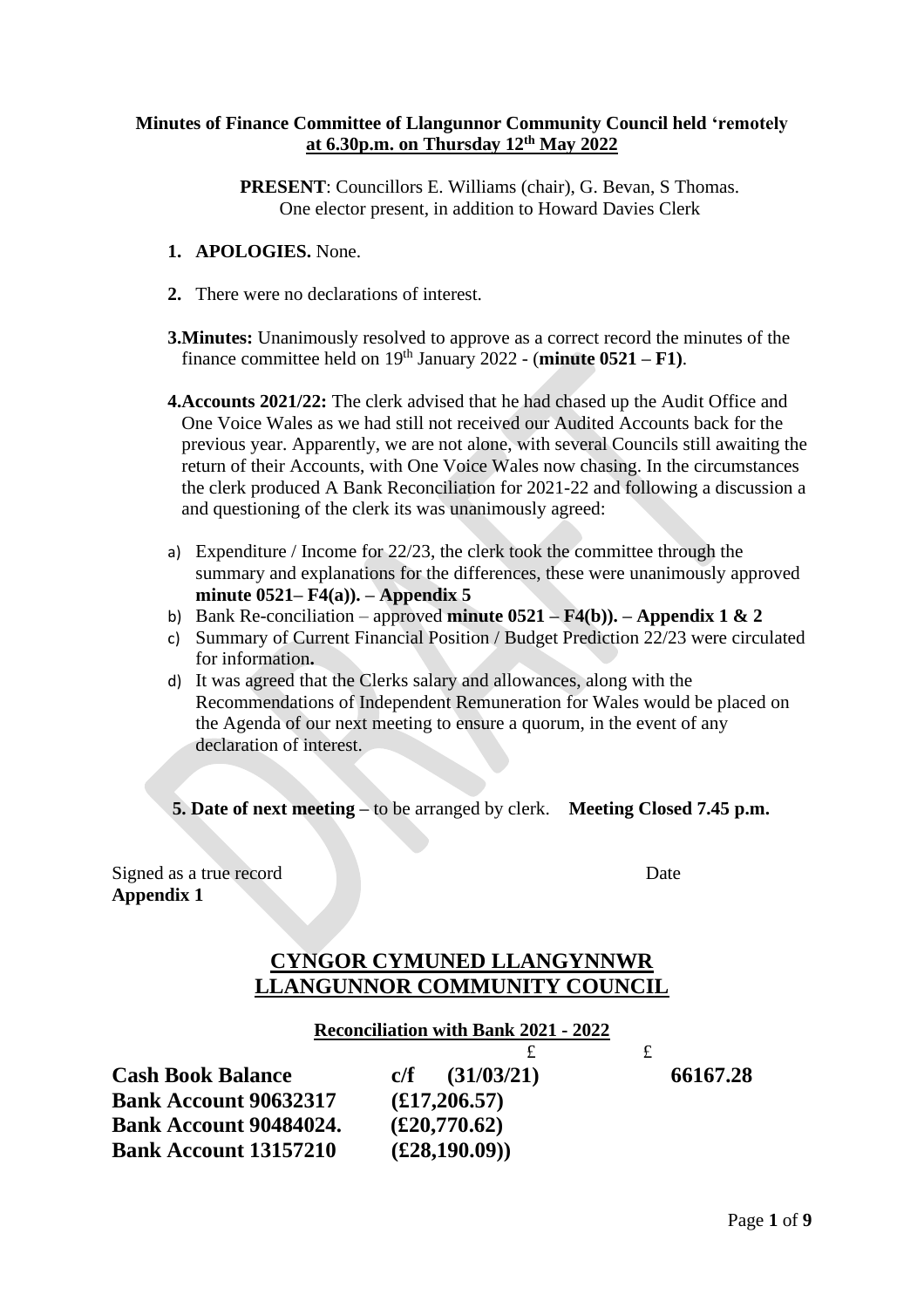| <b>Received 2021 - 22</b>        | 41543.32                                     |                                             |
|----------------------------------|----------------------------------------------|---------------------------------------------|
| Paid<br>$2021 - 22$              | 42762.18<br><b>Difference -</b>              | £1218.96                                    |
| From Ledger Paid 21/22 £43602.80 |                                              |                                             |
| <b>Less unpresented Cheques</b>  |                                              |                                             |
| 103456 £803.97                   |                                              |                                             |
| 103457 £1200.00                  |                                              |                                             |
| 103445 £120.00                   |                                              |                                             |
| 103455 £0.10                     |                                              |                                             |
| 103441 £90.00                    |                                              |                                             |
| 103437 £100.00                   |                                              |                                             |
| £2314,07<br><b>SUB</b>           |                                              |                                             |
| Add chqs from 20/21              |                                              |                                             |
| 103294 £9.45                     |                                              |                                             |
| 103296 £1464.00                  |                                              |                                             |
| SUB £1473.45                     |                                              |                                             |
|                                  |                                              |                                             |
|                                  | <b>Balance at 31/03/22</b>                   | £64948.22                                   |
| <b>Cash Book Balance</b>         | (31/03/22)<br>c/f                            |                                             |
| <b>Bank Account 90632317</b>     | $(\pounds15,982.63)$                         |                                             |
| <b>Bank Account 90484024</b>     | $(\pounds 20, 772.70)$                       |                                             |
| <b>Bank Account 13157210</b>     | $(\pounds 28, 192.89)$                       | $\textbf{TOTAL} = \textbf{\pounds}64948.22$ |
|                                  |                                              |                                             |
|                                  |                                              |                                             |
| <b>Howard Davies</b>             |                                              |                                             |
| <b>April 2022.</b>               |                                              |                                             |
| <b>Clerc/Clerk</b>               |                                              |                                             |
|                                  |                                              |                                             |
| <b>Appendix 2</b>                |                                              |                                             |
|                                  | <b>SUMMARY OF CURRENT FINANCIAL POSITION</b> |                                             |

**Following the bank reconciliation extracted from the cash book for 2021/22 the cash position as at 1.4.22 is as follows:**

**Bank Reserves Barclays Bank £ 64,948**

| <b>Income: Precept</b> | £33,000 |
|------------------------|---------|
| Vat to be Rec Est      | £ 2500  |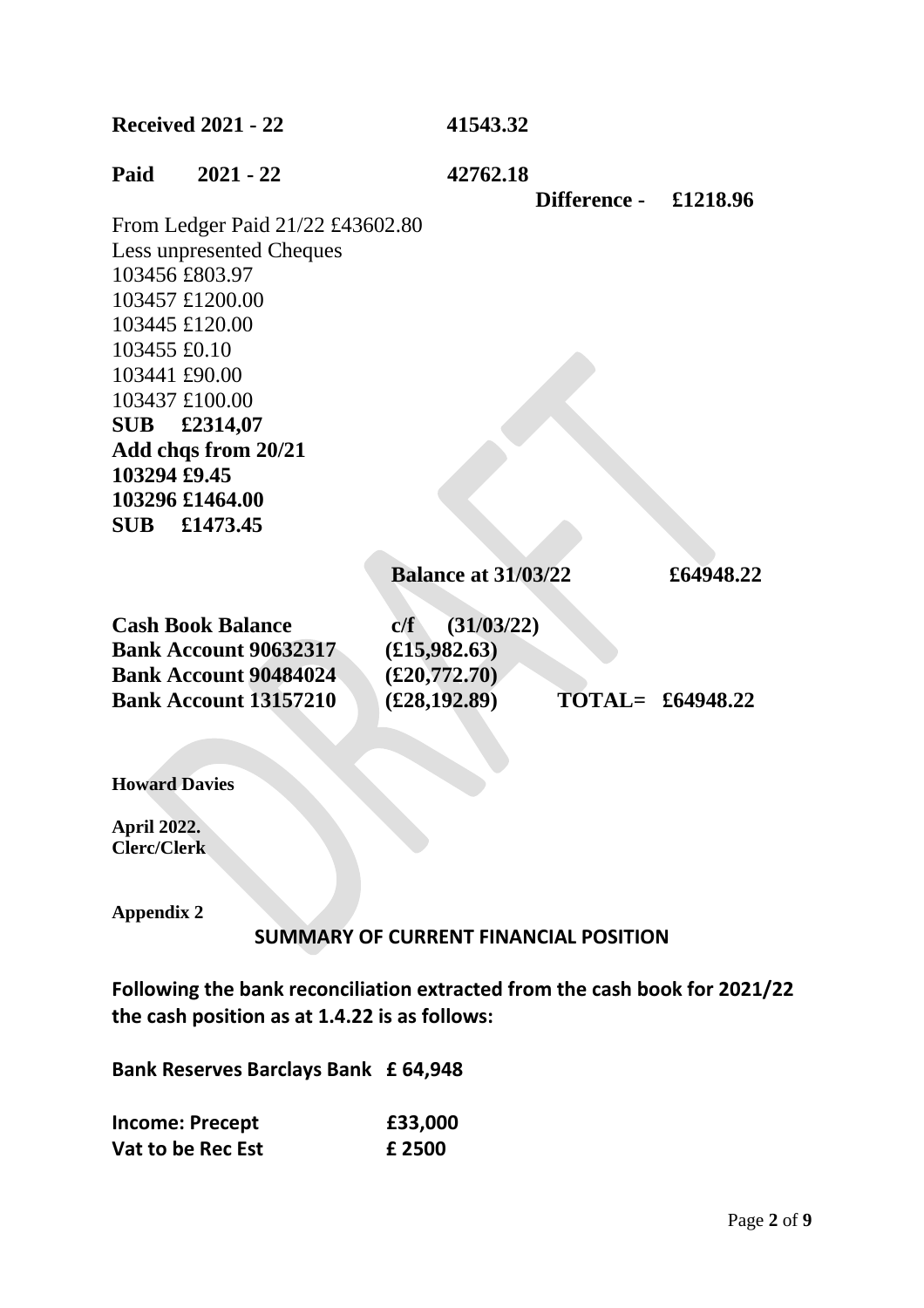**TOTAL £10,0448**

**Predicted expenditure (As per report 19.01.22 £78,595**

**Difference £21,853 (Predicted balance as at 31.3.23).**

**There is £12391 remaining on the S106 monies of which £5360 has been allocated for the installation of 2 streetlamps at Ger Y Nant path.**

**Within the 20/23 there is 30k of which budgeted for the improvement to the "Kiddies area, 5k on the installation of CCTV, and 5k towards the cost of tidying the bottom boundary area between the skateboard park and the Lewis Morris Entrance, incorporating landscaping, tree coppicing, and replanting with shrubs, flowers, and some trees to create a naturally friendly family area. Spending on these projects will be carefully evaluated on an individual basis over the coming 12 months, where some but maybe not all will be progressed, within this time frame, but staggered over a longer period. Availability of grant funding to be explored to help with the cost of installing CCT, and to carry out landscaping works where initial discussions have been held with Rachael Carter, Places for Nature Officer with One Voice Wales.**

**Howard Davies (April 2022.)**

**Appendix 3 Finance Report for meeting 19.01.22 Balance at bank** Account statements as at 01/04/21

|          | £66,167 |
|----------|---------|
| 13157210 | £28,190 |
| 90484024 | £20.770 |
| 90632317 | £17,207 |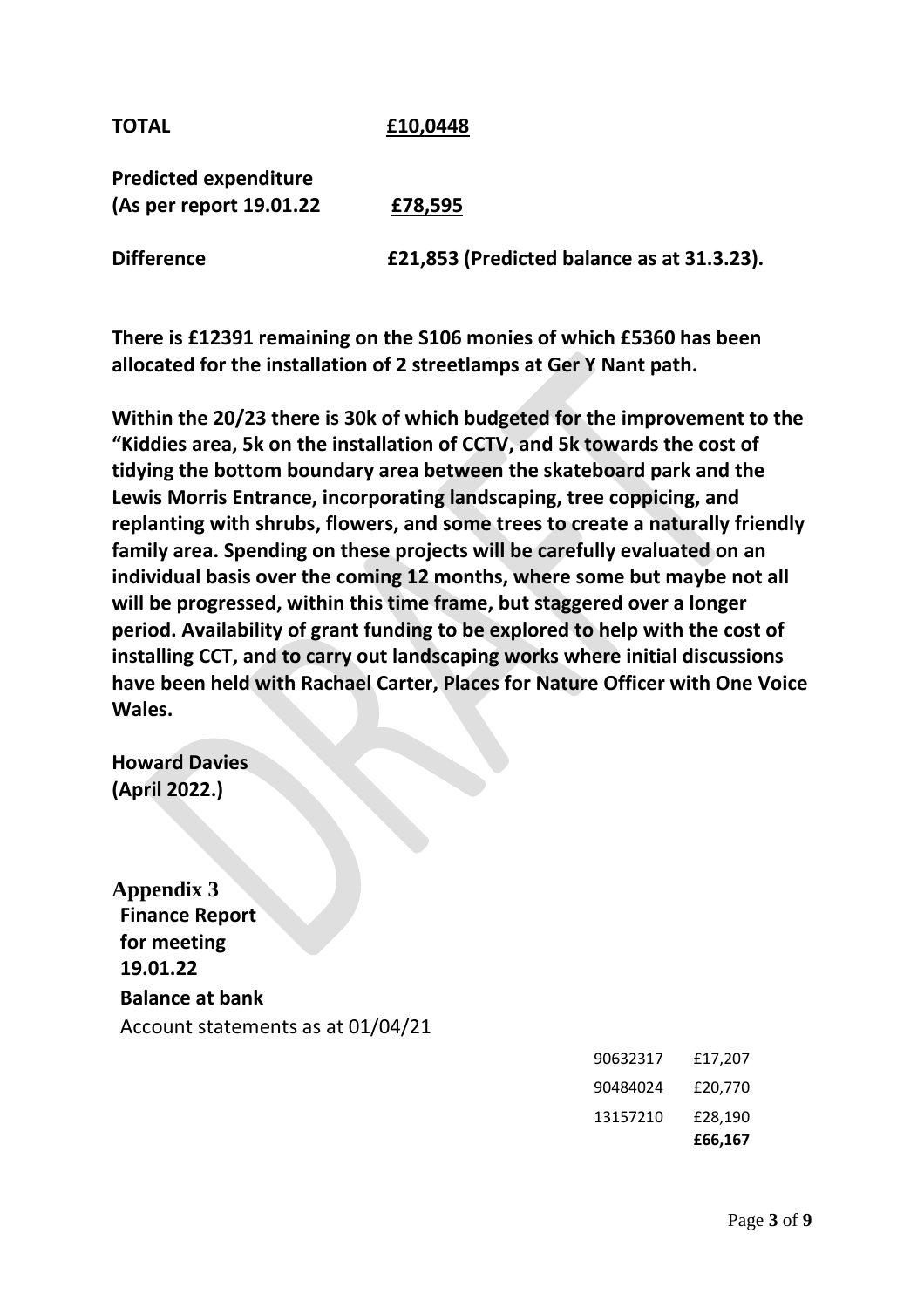| <b>Income</b> | Precept 1,2 & 3 payments Received        | £33,000 |
|---------------|------------------------------------------|---------|
|               | HMRC - VAT Repayment                     | £3.933  |
|               | <b>Further Payment 106 Draw Down Ent</b> | £4.152  |
|               | 106 funds drawn re Interpretation Boards | £454    |

|                                                 | <b>Total</b>                               |              | £41,539  |
|-------------------------------------------------|--------------------------------------------|--------------|----------|
|                                                 |                                            | <b>Total</b> | £107,706 |
| <b>Expenditure to date</b>                      | <b>Spent April-Dec</b>                     |              | £30,825  |
| Predicted spend for remainder of year           |                                            |              |          |
| Park grass cutting                              |                                            |              | £2,500   |
|                                                 | Park Maintenance - handyman / CCC          |              | £500     |
| Town Council - Xmas Trees & Assoc. Works Dec 21 |                                            | Dec-21       | £1,500   |
|                                                 | Painting/Repairs gates & fence             |              | £750     |
|                                                 | Improvements to Mem site/new plaque        |              | £2,000   |
| <b>Streetlights Ger Y Nant</b>                  |                                            |              |          |
| <b>Repairs Skateboard Arena</b>                 |                                            |              | £2,000   |
| <b>Clerk Costs incl HMRC</b>                    |                                            |              | £2,750   |
| Conf/Training                                   |                                            |              | £100     |
| <b>Travelling</b>                               |                                            |              | £250     |
| <b>Hiring Aelwyd</b>                            |                                            |              | £0       |
| Re-numeration of                                | IT Zoom web Costs renewal of licences etc  |              | £250     |
| <b>Members</b>                                  |                                            |              | £1,500   |
| Re-numeration to Chair                          |                                            |              | £350     |
| Gratuity new clerk re pension                   |                                            |              | £100     |
| <b>Community Fund</b>                           |                                            |              | £400     |
| S137                                            |                                            |              | £100     |
|                                                 |                                            |              |          |
|                                                 | Provisional sum further Park imp/equipment |              |          |
| <b>Payroll costs Members</b>                    |                                            |              | £400     |
| Stationery                                      |                                            |              | £200     |
| Postages                                        |                                            |              | £50      |
| <b>Biannual Tree Inspection costs</b>           |                                            |              | £550     |
| Clerk allowances/IT                             |                                            |              | £450     |
| Misc. Contingency                               |                                            |              | £1,000   |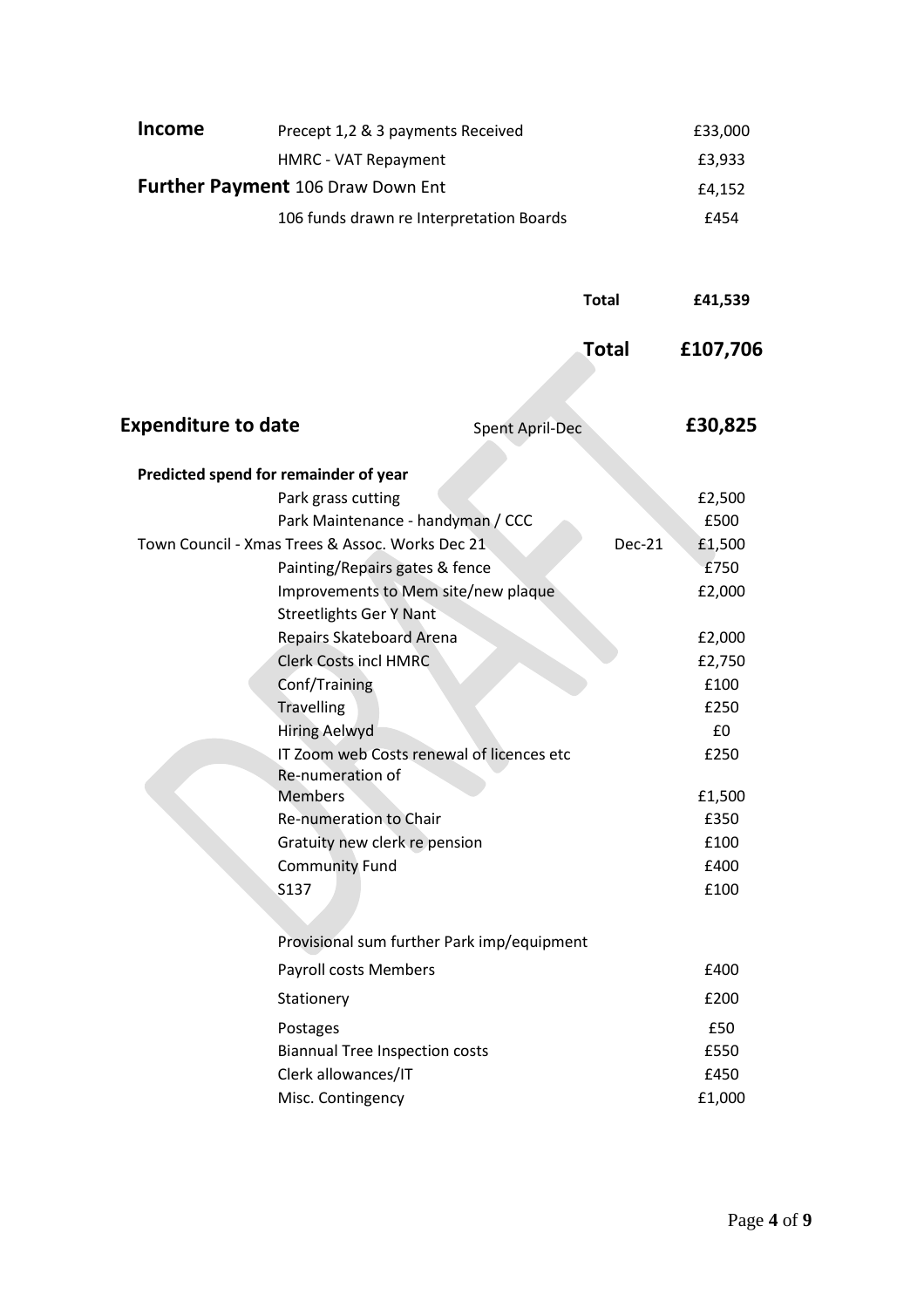| Total Projected Expenditure 2021/22         |                            | £48,525 |
|---------------------------------------------|----------------------------|---------|
| <b>BALANCE BROUGHT FWD £107706 - £48525</b> |                            | £59,181 |
| <b>REMAINING BALANCE ON S106</b>            | <b>SEE</b><br><b>BELOW</b> | £12,391 |

## **Appendix 4**

| Draft Estimates of Income / Expenditure for 2021 / 22 |                                      |               |
|-------------------------------------------------------|--------------------------------------|---------------|
|                                                       | Expenditure                          | <b>Budget</b> |
|                                                       |                                      | 2021/22       |
| Nett of<br><b>VAT</b>                                 |                                      | £             |
| <b>Parks and Open Spaces</b>                          |                                      |               |
|                                                       | Maintenance                          | £5,000        |
|                                                       | Proposed Improvements                | £15,000       |
| <b>Public Lighting</b>                                |                                      |               |
|                                                       | Energy                               | £2,400        |
|                                                       | Maintenance                          | £4,800        |
| <b>Committee Budgets</b>                              |                                      |               |
| <b>Christmas Committee</b>                            |                                      | £3,000        |
| Web and Media                                         |                                      |               |
| Committee<br>Park and Envir.                          |                                      | £6,000        |
| Committee                                             |                                      | £5,000        |
|                                                       | <b>Total</b>                         | £41,200       |
|                                                       |                                      |               |
|                                                       | <b>General Admin</b>                 |               |
|                                                       | Audit                                | £550          |
|                                                       | Insurance                            | £530<br>£400  |
|                                                       | Payroll (Members)<br>Stationery etc. | £150          |
|                                                       | Postage                              | £100          |
|                                                       | Allowances - Clerk                   | £1,200        |
|                                                       | Subscribtion                         | £400          |
|                                                       | <b>Salaries</b>                      | £9,000        |
|                                                       | <b>Cllrs Renumeration</b>            | £2,000        |
|                                                       | <b>Chair Renumeration</b>            | £350          |
|                                                       | <b>HMRC</b>                          | £2,500        |
|                                                       | Yr Aelwyd                            | £200          |
|                                                       | <b>Trav Costs</b>                    | £500          |
|                                                       | Office Equip                         | £200          |
|                                                       | <b>Training</b>                      | £300          |
|                                                       |                                      |               |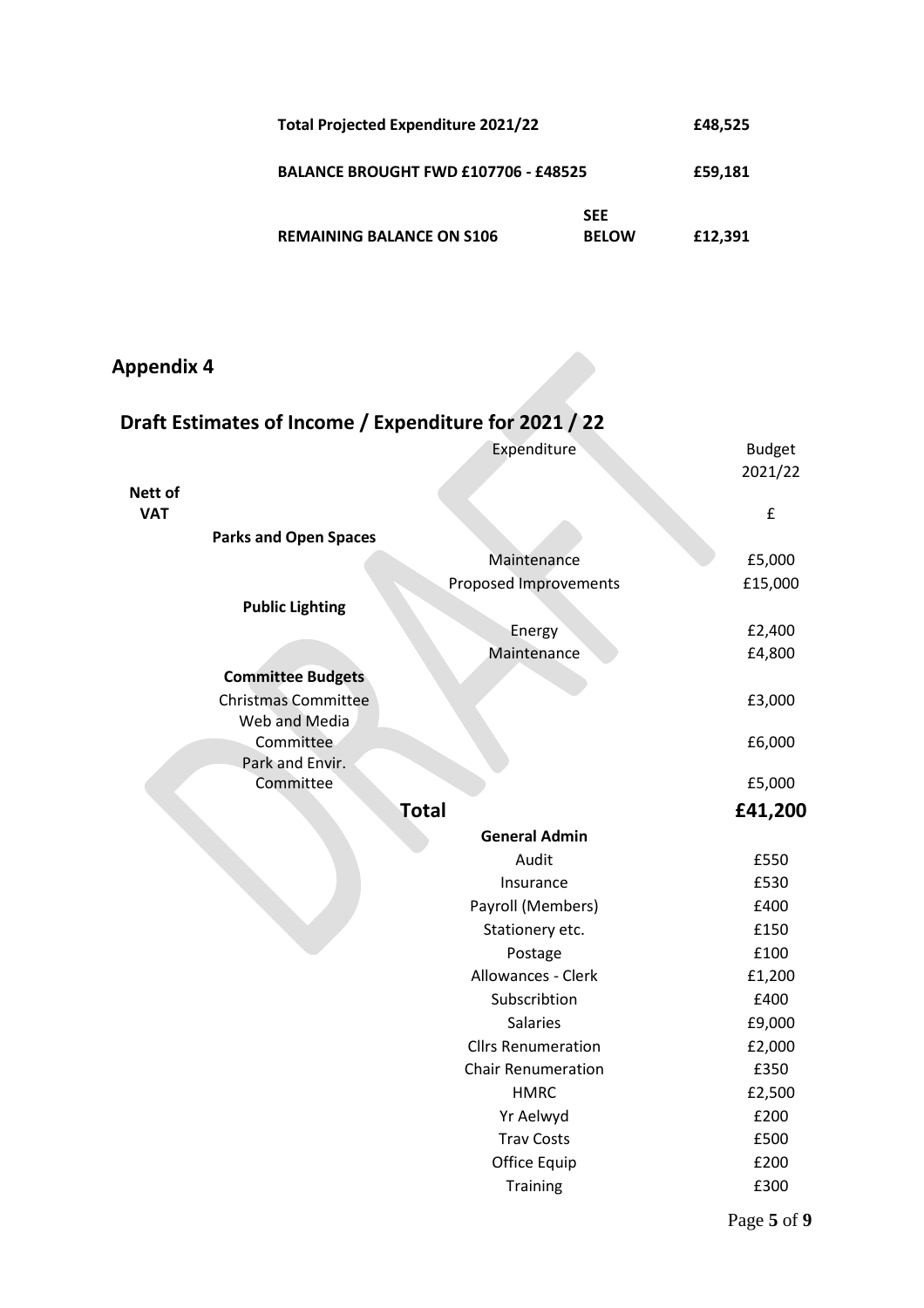|                                | IT                              |              |
|--------------------------------|---------------------------------|--------------|
|                                | Development - incl in Committee |              |
|                                | <b>Budget</b>                   | £0           |
|                                | Broadband/Domain<br>Web Hosting | £175<br>£180 |
|                                | Allowances                      | £500         |
|                                | S137                            | £1,000       |
|                                | Graduity                        | £100         |
|                                | Elections - confirmed by CCC    | £0           |
|                                | Misc.                           | £1,000       |
|                                | Chair's Allowance               | £1,650       |
|                                | <b>Total</b>                    | £22,985      |
|                                | <b>Total</b>                    | £64,185      |
| <b>Income 2021/22</b>          |                                 | £            |
|                                | <b>Proposed Precept</b>         | £33,000      |
|                                | <b>Repayment of VAT</b>         | £4,000       |
|                                | <b>Total</b>                    | £37,000      |
| <b>S106 Monies Available.</b>  |                                 | £            |
| <b>Application Ref W/20013</b> |                                 | £68,000      |
| <b>Application Ref W/25937</b> |                                 | £48,000      |
|                                |                                 |              |
|                                | <b>Total</b>                    | £116,000     |
| <b>Expenditure to date</b>     |                                 |              |
| <b>Demolition of Bandstand</b> |                                 | £4500*       |
| Park Entrance                  |                                 | £15,249      |
| Penymorfa Footpaths            |                                 | £12,658      |
| Painting of play equipment     |                                 | £800         |
| Panel Design                   |                                 | £14,749      |
| <b>Panel Production</b>        |                                 | £4,151       |
| Playground Equipment           |                                 | £20,949      |
| Playground Equipment           |                                 | £23,727      |
| Improvements to paths in park  |                                 | £8,660       |
| installation of Sanitisers     |                                 | £1,110       |
|                                |                                 |              |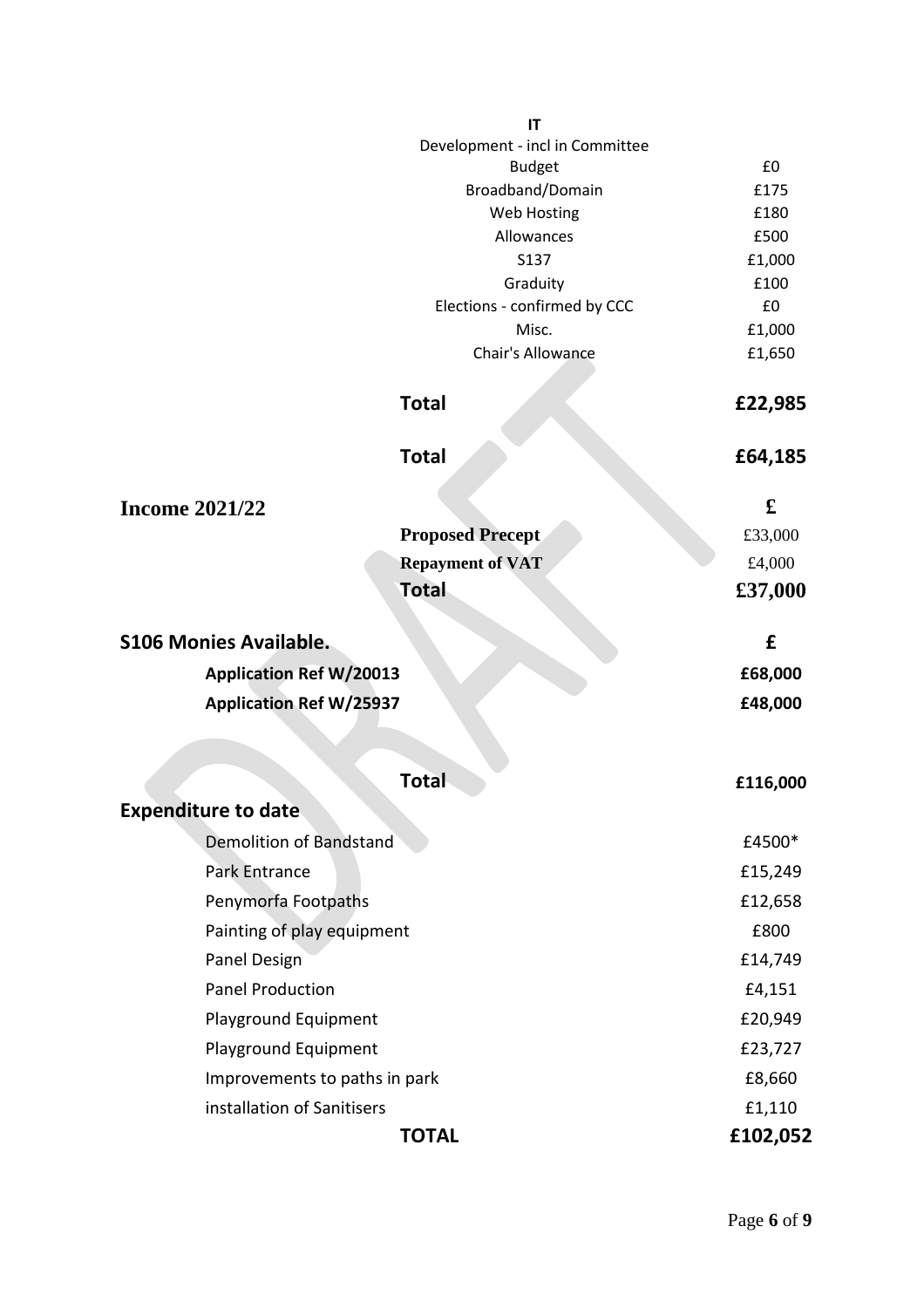|                                                                                 | <b>Remaining Balance</b>  |               | £13,948 |
|---------------------------------------------------------------------------------|---------------------------|---------------|---------|
| * This payment was taken directly by the Leisure Section                        |                           |               |         |
| and not paid to the Community Council.                                          |                           |               |         |
| Additional S106 Monies will come available from<br>development of new bungalows |                           |               | £3,050  |
| <b>Appendix 5</b>                                                               |                           |               |         |
| Draft Estimates of Income / Expenditure for 2022/23                             |                           |               |         |
|                                                                                 | Expenditure               | <b>Budget</b> |         |
|                                                                                 |                           |               |         |
| Net of<br><b>VAT</b>                                                            |                           | £             |         |
| <b>Parks and Open Spaces</b>                                                    |                           |               |         |
|                                                                                 | Maintenance               | £5,000        |         |
|                                                                                 | Proposed Improvements     | £30,000       |         |
|                                                                                 | Ger y Nant Lights         | £4,000        |         |
| <b>Public Lighting</b>                                                          |                           |               |         |
|                                                                                 | Energy                    | £3,500        |         |
|                                                                                 | Maintenance               | £5,000        |         |
| <b>Committee Budgets</b>                                                        |                           |               |         |
| <b>Christmas Committee</b>                                                      |                           | £3,000        |         |
| Web and Media<br>Committee                                                      |                           |               |         |
| Park and Envir.                                                                 |                           | £500          |         |
| Committee                                                                       |                           | £5,000        |         |
|                                                                                 | <b>Total</b>              | £56,000       |         |
|                                                                                 | <b>General Admin</b>      |               |         |
|                                                                                 | Audit                     | £800          |         |
|                                                                                 | Insurance                 | £850          |         |
|                                                                                 | Payroll (Members)         | £400          |         |
|                                                                                 | Stationery/inks etc.      | £250          |         |
|                                                                                 | Postage                   | £100          |         |
|                                                                                 | Allowances - Clerk-Office | £1,200        |         |
|                                                                                 | Subscription              | £425          |         |
|                                                                                 | <b>Salaries</b>           | £8,000        |         |
|                                                                                 | <b>Cllrs Renumeration</b> | £1,800        |         |
|                                                                                 | <b>Chair Renumeration</b> | £350          |         |
|                                                                                 | <b>HMRC</b>               | £2,500        |         |
|                                                                                 | Yr Aelwyd                 | £200          |         |
|                                                                                 | <b>Trav Costs</b>         | £800          |         |
|                                                                                 | Office Equip              | £100          |         |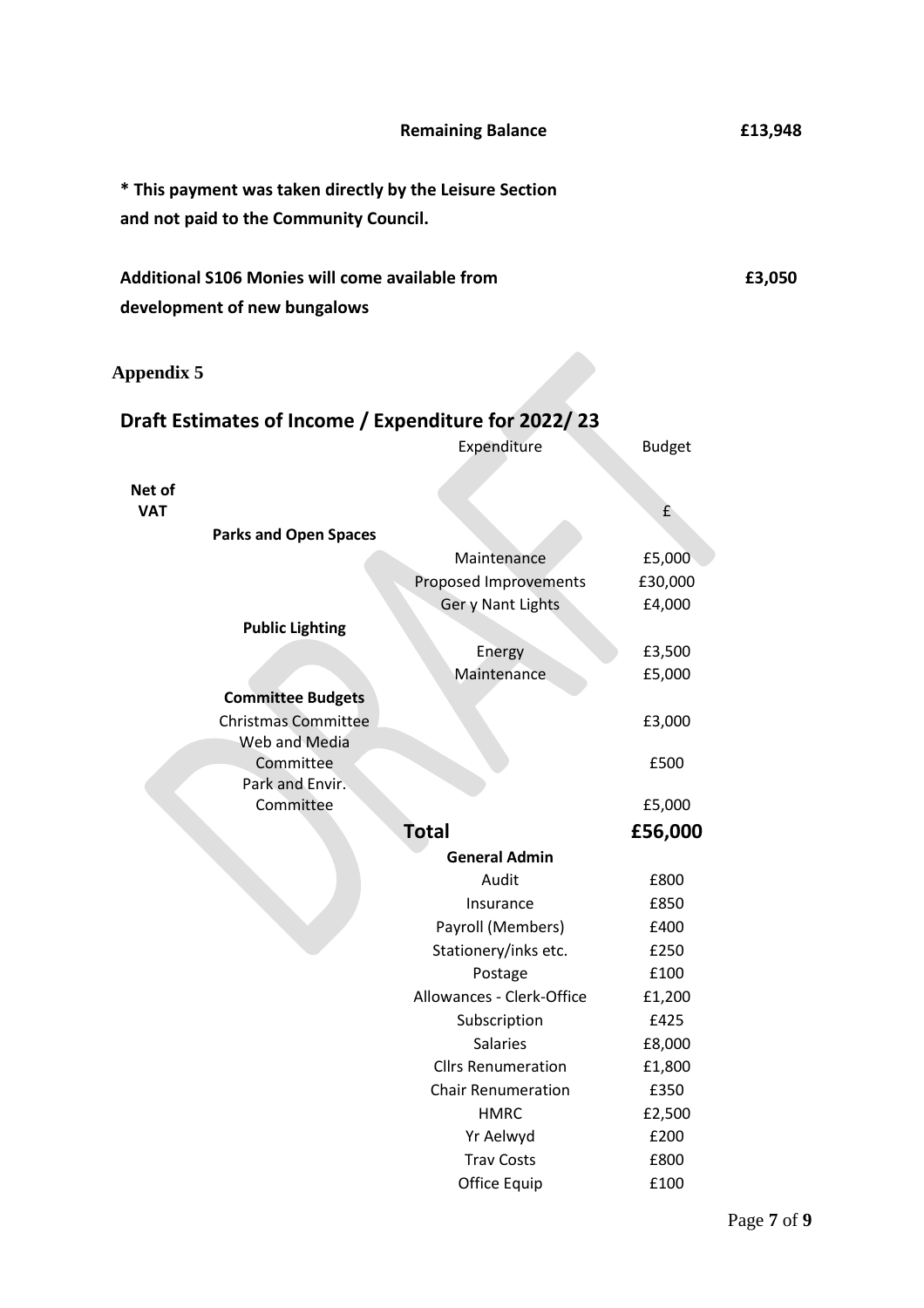|                                | Training                        | £150        |
|--------------------------------|---------------------------------|-------------|
|                                | Broadband/Domain<br>Licenses    | £240        |
|                                | Web Hosting-Vision ICT          | £200        |
|                                | Allowances-Clerk-               |             |
|                                | <b>Broadband</b>                | £480        |
|                                | S137                            | £1,000      |
|                                | Gratuity                        | £100        |
|                                | Elections - confirmed by<br>CCC | £0          |
|                                | Misc.                           | £1,000      |
|                                | Chair's Allowance               | £1,650      |
|                                |                                 |             |
|                                | <b>Total</b>                    | £22,595     |
|                                |                                 |             |
|                                | <b>Total</b>                    | £78,595     |
|                                |                                 |             |
|                                |                                 |             |
| <b>Income 2022/23</b>          |                                 | $\mathbf f$ |
|                                | <b>Proposed Precept</b>         | £33,000     |
|                                | <b>Repayment of VAT</b>         | £2,500      |
|                                | <b>Total</b>                    | £35,500     |
| <b>S106 Monies Available.</b>  |                                 | £           |
| <b>Application Ref W/20013</b> |                                 | £68,000     |
|                                |                                 |             |
| <b>Application Ref W/25937</b> |                                 | £48,000     |
| <b>Application Ref W/37327</b> |                                 | £3,050      |
|                                | <b>Total</b>                    | £119,050    |
| <b>Expenditure to date</b>     |                                 |             |
| <b>Demolition of Bandstand</b> |                                 | £4500*      |
| Park Entrance                  |                                 | £15,249     |
| Penymorfa Footpaths            |                                 | £12,658     |
| Painting of play equipment     |                                 | £800        |
| Panel Design                   |                                 | £14,749     |
| <b>Panel Production</b>        |                                 | £4,151      |
| Playground Equipment           |                                 | £20,949     |
| Playground Equipment           |                                 | £23,727     |